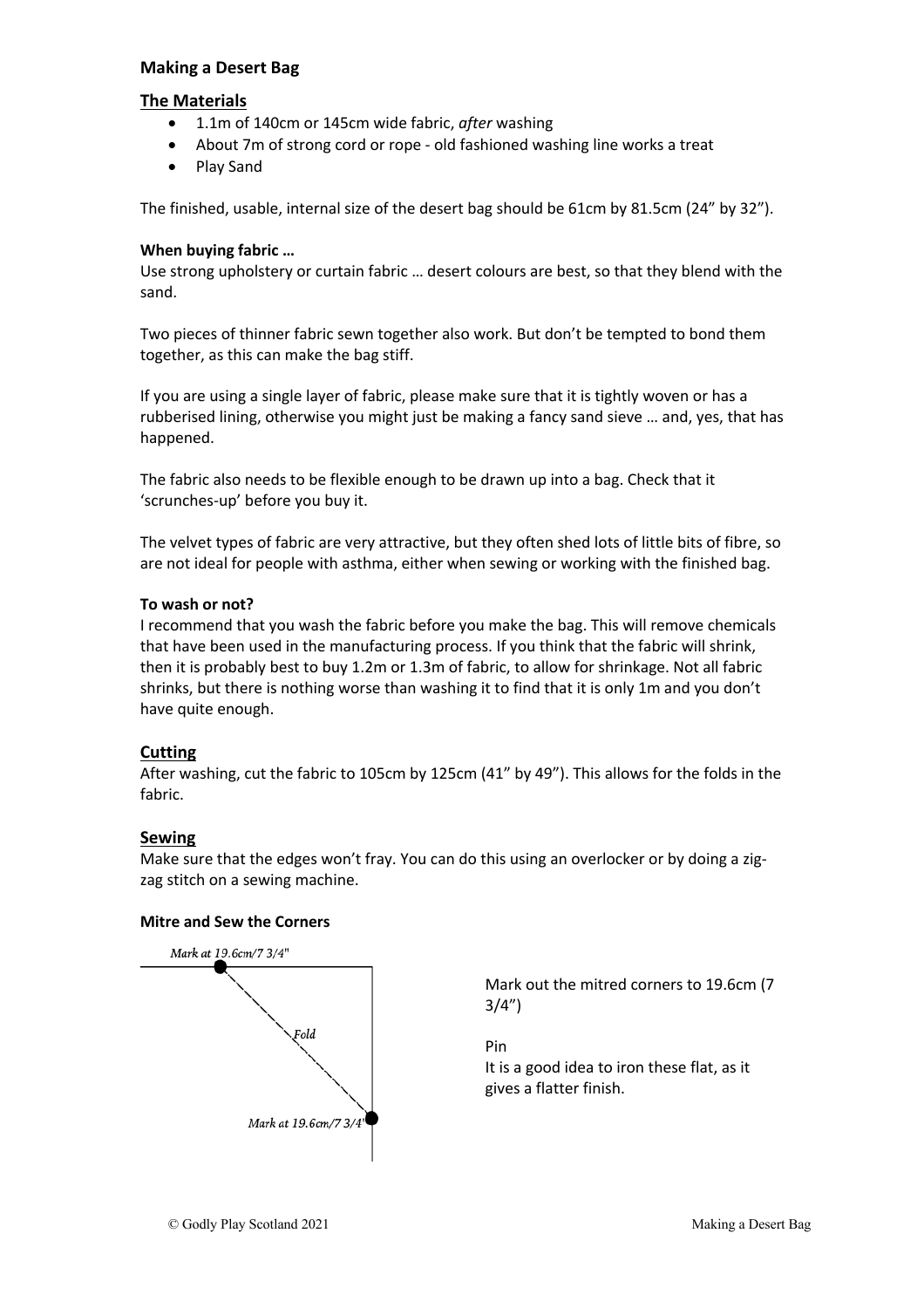#### **Making a Desert Bag**



Sew the mitred corners.

Sewing these means that there is nothing for the cord to get stuck in when you put it through.

Repeat this for all four corners.

Once you have the corners sewn, fold and pin the edges.

It is sometimes a good idea to iron these as you fold them, and then pin.

The fold should give you about a 9.5cm/3.5" hem – this allows for the thickness of the fabric.

Sew round the hem and part-way up each of the mitred corners … please remember to leave a gap for the cord to thread through.

I usually sew round the whole hem with a zig-zag stitch. I zig-zag each of the corners and then back stitch over this, back to the hem. This makes the corners a little stronger.

I sew around a second time with a straight stitch.

## **Adding the Cord**

Thread your thick cord or rope through the holes in the mitred corners to create a drawstring bag.

I usually put the cord through the whole bag first. Then I pick a 'starting' corner and measure 46cm/18" of cord and pin it to the bag – so that it doesn't slip through.

I then work round the bag, making a loop at each of the other corners. At each corner, I make sure that the hem before the corner is flat and the cord isn't pulling at all. Then I measure a 31cm/12" loop – so 62cm/24" of cord – and I tie a loop knot to secure it.

© Godly Play Scotland 2021 Making a Desert Bag